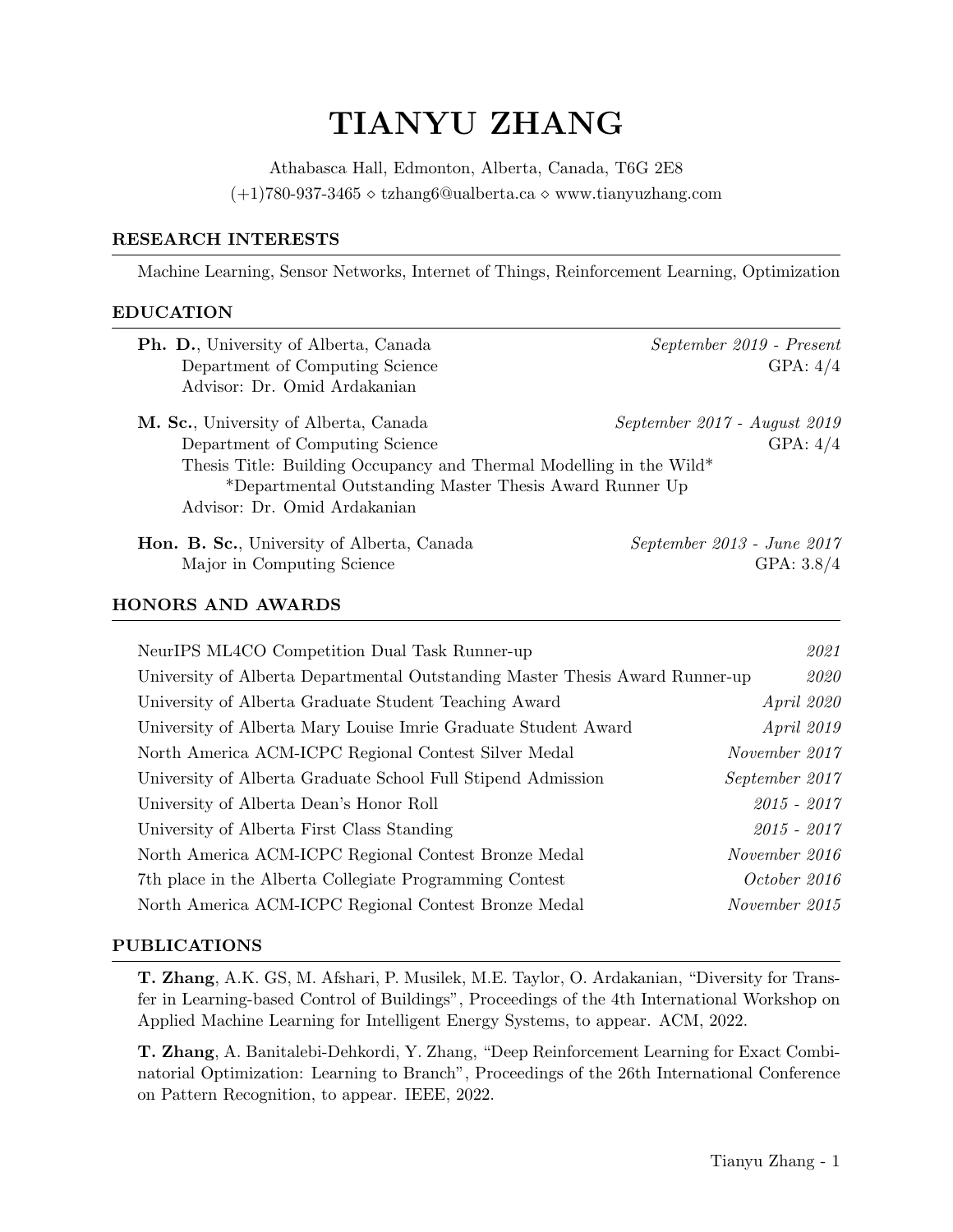T. Zhang, J. Gu, O. Ardakanian, J. Kim, "Addressing data inadequacy challenges in personal comfort models by combining pretrained comfort models", Energy and Buildings, Vol.264. Elsevier, 2022. Impact Factor: 6.33

T. Zhang, G. Baasch, O. Ardakanian, R. Evins, "On the Joint Control of Multiple Building Systems with Reinforcement Learning", Proceedings of the Twelfth International Conference on Future Energy Systems. ACM, 2021. Acceptance Rate: 23%

M. Hossain, T. Zhang, O. Ardakanian, "Identifying Grey-box Thermal Models with Bayesian Neural Networks", Energy and Buildings, Vol.238. Elsevier, 2021. *Impact Factor: 6.33* 

T. Zhang, O. Ardakanian, "COBS: COmprehensive Building Simulator", Proceedings of the seventh International Conference on Systems for Energy-Efficient Buildings, Cities, and Transportation. ACM, 2020. Best poster runner-up

M. Hossain, T. Zhang, O. Ardakanian, "Evaluating the Feasibility of Reusing Well-Suited ThermalModels in the Residential Sector", Proceedings of the first International Workshop on Urban Building Energy Sensing, Controls, Big Data Analysis, and Visualization. ACM, 2019.

T. Zhang, A. Zishan, O. Ardakanian, "ODToolkit: Extensible Toolkit for Building Occupancy Detection", Proceedings of the Tenth International Conference on Future Energy Systems. ACM, 2019: 35-46.  $\qquad \qquad$  Acceptance Rate: 24%

T. Zhang, O. Ardakanian, "A Domain Adaptation Technique for Fine-Grained Occupancy Estimation in Commercial Buildings", Proceedings of the International Conference on Internet of Things Design and Implementation. ACM, 2019: 148-159. Acceptance Rate: 28%

# RESEARCH EXPERIENCES

**Research Assistant**, University of Alberta *April 2018 - Present* Advisor: Dr. Omid Ardakanian

- Building joint control: Investigated occupant-centric energy-efficient control policies in a simulated environment to minimize the total energy use and maintain human comfort.
- Domain adaptation on occupancy estimation models: Built a time-series occupancy estimation model and investigated the possibility of adapting the trained model to another similar environment to improve the estimation accuracy in the new environment.
- ODToolkit: Built an open-source platform for occupancy estimation. GitHub Repository: <https://github.com/sustainable-computing/ODToolkit>
- COBS: Built an open-source simulation platform for building controls. GitHub Repository: <https://github.com/sustainable-computing/COBS>

Associate Researcher, Huawei Technologies Canada Co., Ltd. May 2021 - December 2021

- Combinatorial optimization: Experimented with a reinforcement learning based variable selection policy for MILP problem branch-and-bound method.
- Adversarial machine learning: Designed a workflow for the user to evaluate the robustness of their machine learning classifier by finding the most effective attack model using neural architecture search.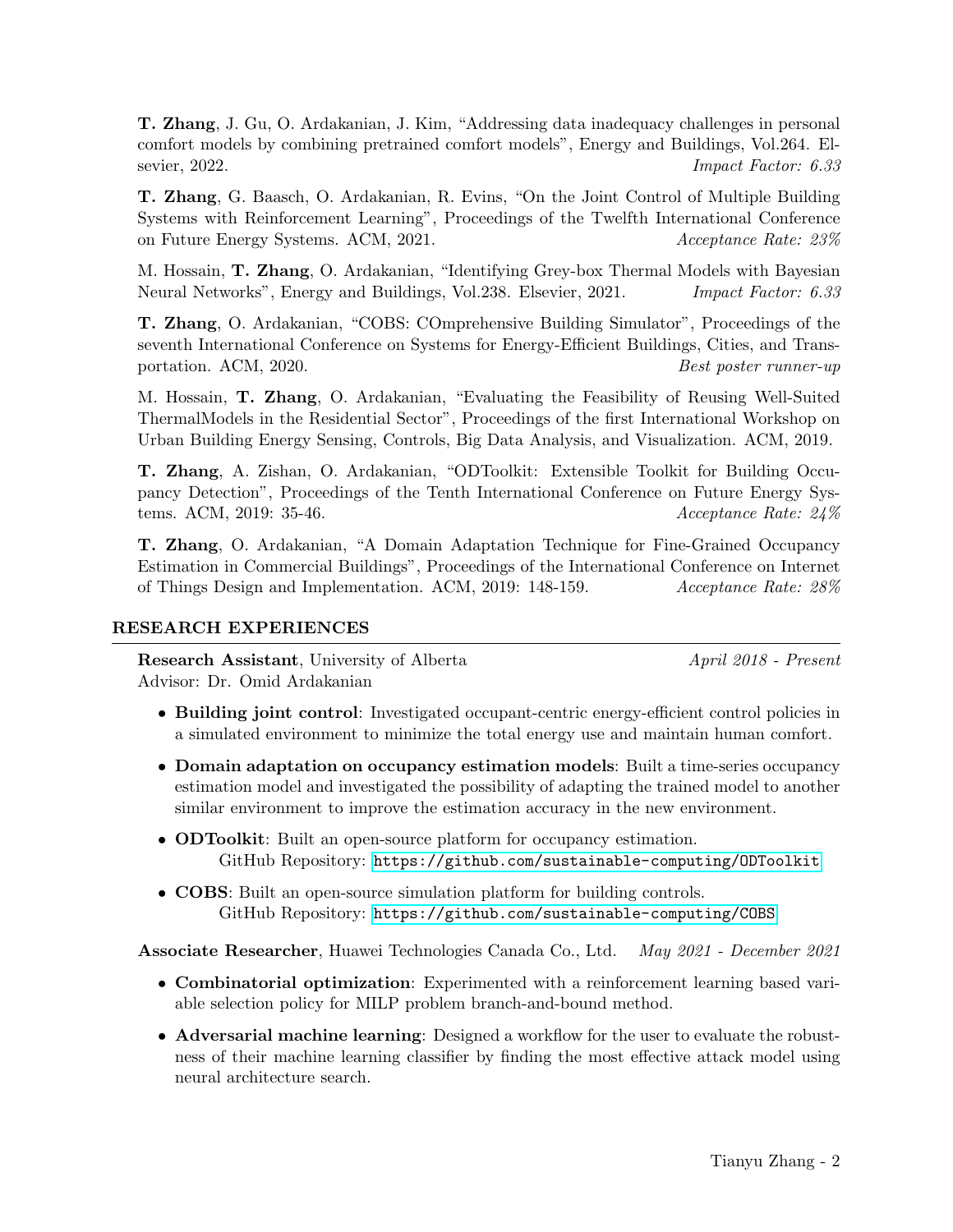# OTHER SELECTED PROJECTS

#### Guitar Audio Recording Auto-transcription to Sheet Music

• We used LSTM, SVM, HMM and ANN to transcript guitar audio to sheet music. The task of transcribing an audio file of a music recording difficult and time consuming for a human being. This is because there are various amounts of possible pitches that can be played simultaneously depending on the instrument being played.

# Mathematical Modelling for Hardy-Weinberg Principle

• We built a mathematical model to validate the Hardy-Weinberg principle formally. Moreover, we used the Hardy-Weinberg Principle to track the gene frequency of the bird species. We examined the gene frequency of the lek during the mating season. Also, we determined the type of effect that the certain traits act on the genotype during the sexual selection.

#### Error Detection and Cleaning in Tables

• Huge collection of data could be found on the Web, and most of them are in the form of tables. However, errors in the tables must be identified and fixed before applying other applications. In this project, we extended the current state-of-art Auto-Detect error detection method to detect more errors in any tables.

# Ground Delay Program Analysis

• We analyzed the Ground Delay Program (GDP) by using Association Rule mining algorithms and Piecewise Linear Regression. We used association rule to find out the relation between weather and GDP parameters. We also discussed the GDP's sensitivity to weather by applying regression on weather information. The result from Apriori and FP-Growth shows that the thunderstorm is the most effective to the GDP advisory duration.

# COMPUTER SKILLS

Programming: C/C++, Python, Java, PHP, HTML, CSS, Kotlin, Matlab, R, EPL, Bash

Applications/Frameworks: GitHub, MySQL, Google Cloud, Django, EnergyPlus, SketchUp

Data Analysis: Excel, Pandas, Numpy, SPSS, SAS

Others: Algorithms, Machine learning models, Mathematical modelling

# EXTRA-CURRICULAR ACTIVITIES

| Member of the Sustainable Computing Lab              | Since 2017 |
|------------------------------------------------------|------------|
| Member of the Golden Key International Honor Society | Since 2015 |
| Member of the University of Alberta ACM-ICPC Team    | Since 2015 |
| Member of the University of Alberta Programming Club | Since 2014 |